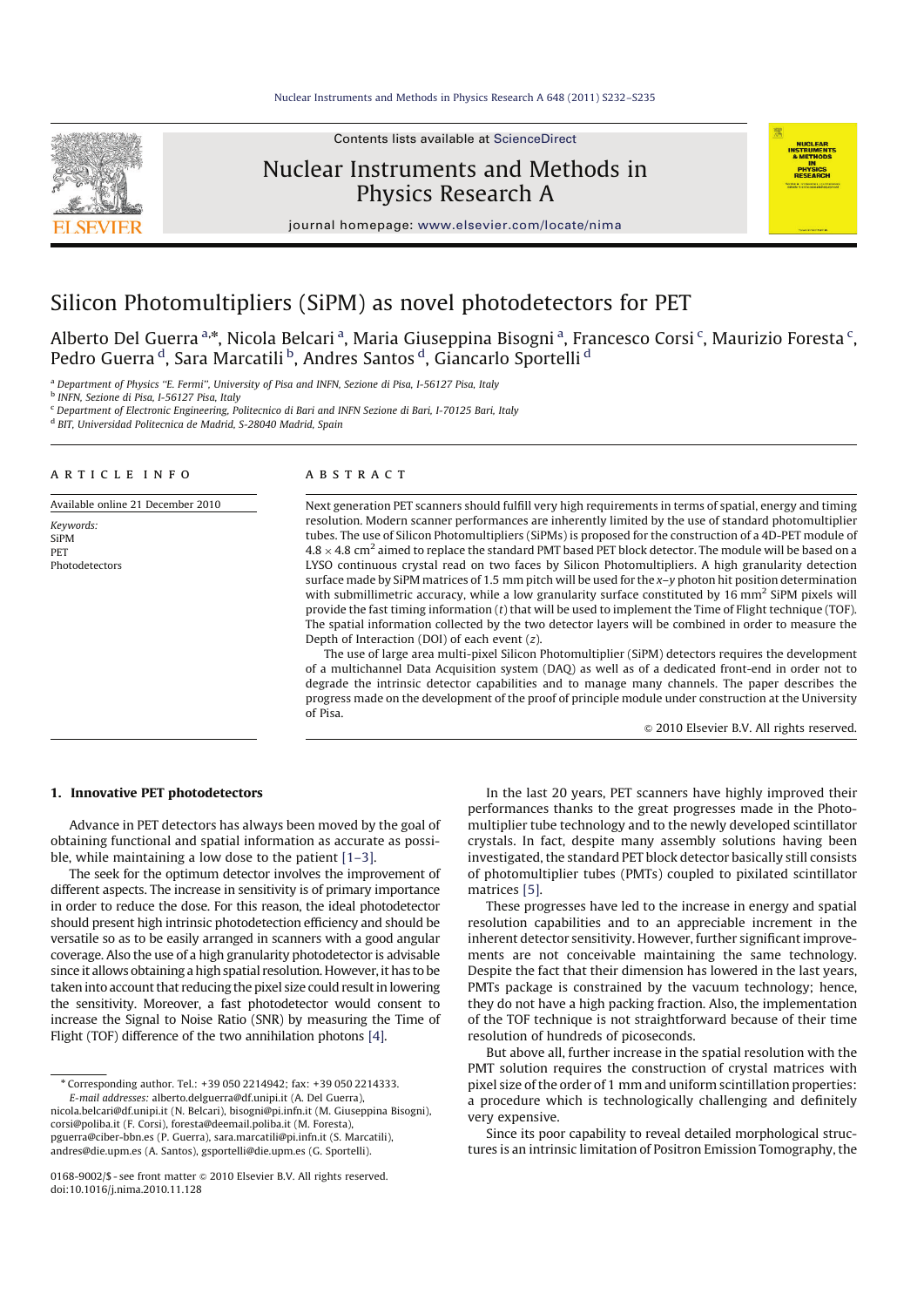need for a better identification of anatomical contours has lead to the development of hybrid imaging systems composed by a PET scanner associate to an X-ray Computed Tomography (CT) apparatus [6]. Their use is nowadays widely diffused in day-to-day clinical practice, even if they could present the disadvantage of contributing to an increase in the total dose delivered to the patient. Thus, another possibility is currently being exploited, addressing the problem of an improved capability of structures determination. Magnetic Resonance Imaging (MRI), in addition to providing exceptionally high resolution images, is a functional imaging technique, which is able to investigate the phenomena complementary to those of interest in PET without resulting in an additional dose delivering [7–9]. But even this approach is hardly achievable using PMTs since they are inherently sensitive to magnetic fields.

Recently, many research groups have proposed the use of solid state photodetectors for PET applications [10,11] in order to overcome all these limitations. In particular, the Silicon Photomultiplier (SiPM) has emerged as the ultimate candidate for the replacement of the standard PMT based solution [12,13].

## 2. The Silicon Photomultiplier (SiPM)

A SiPM [14,15] pixel is a matrix of the Geiger-mode avalanche photodiodes (microcells) connected in parallel by means of a resistive layer. In this way they permit to accurately measure the energy deposited for a moderate photon flux  $(N_{\text{photons}} \ll N_{\text{microcells}})$ . In order to obtain an accurate measurement of the spatial distribution of the incident radiation as well, they can be arranged in arrays with a pitch down to 1.5 mm with a negligible dead area [16,17]. Hence, the use of SiPM will allow covering large detection surfaces with a high granularity at low cost. In fact, since they present an intrinsic high spatial resolution, they can be coupled to monolithic scintillator crystals, reducing the overall cost of the detector and avoiding the loss of efficiency of finely pixilated crystals.

Moreover, these devices have reached a photon detection efficiency comparable to that of standard PMTs (up to 30%) thanks to the extensive process of optimization [15] addressed to enhance the quantum efficiency in the region of emission of most scintillators used in PET (around 420 nm).

Their very good intrinsic time jitter (about 70 ps FWHM at single photoelectron level in the case of SiPM pixels) makes viable the realization of human TOF–PET scanners if a very fast scintillator is adopted [18]. In fact, if the contribution of the photodetector can be neglected, as in the case of SiPMs, PET detector timing resolution is only limited by the scintillator crystal decay response. It has been demonstrated [19] that by coupling the SiPM pixels to LYSO crystals of the same dimension and reading them in time coincidence, the time jitter at 511 keV is slightly above the 100 ps (sigma).

Furthermore, the high intrinsic gain (up to  $10^6$ ) obtainable at low bias voltage ( $\sim$  50 V), and the consequent high Signal to Noise Ratio makes it redundant the use of sophisticated electronics.

Eventually, as it is a solid state detector, SiPM is intrinsically magnetic field insensitive, and hence can be used in the construction of combined PET/MRI systems. This possibility has already been explored by means of extensive tests in a magnetic resonance environment of 1.5 T. SiPM capabilities in terms of energy resolution at 511 keV, and single photon resolution have been measured inside a MR bore with the gradients switched on and compared to those obtained on the bench. Results showed an excellent agreement between the two sets of data [20].

In the last years, its performances as PET photodetector has been deeply investigate in our research group. SiPM matrices have been coupled to scintillator of different geometries and types and tested by irradiating them with a  $22$ Na source.

#### Table 1

Main characteristics of the Silicon Photomultiplier as photodetector for PET applications.

| Energy resolution<br>Spatial resolution coupled to an LSO slab | $\sim$ 15% FWHM at 511 keV<br>0.9 mm FWHM |
|----------------------------------------------------------------|-------------------------------------------|
| Intrinsic timing resolution                                    | 70 ps sigma at single                     |
|                                                                | photoelectron level                       |
| Timing resolution (in coincidence) coupled<br>to an LSO slab   | 120 ps sigma at 511 keV                   |



Fig. 1. Conceptual design of the 4D-PET prototype.

Results obtained with LSO continuous slab of the same size of the SiPM matrices are considered particularly interesting for our purposes; we measured a typical energy resolution of 15% FWHM at 511 keV and above all a spatial resolution of 0.9 mm FWHM for the single device (SiPM matrix+LSO) [16,17,21].

Table 1 shows the most interesting characteristics of the Silicon Photomultiplier as PET photodetector.

#### 3. Architecture of a novel SiPM based block detector

At INFN Pisa we are developing a 4D-PET module featuring high spatial and time resolution capabilities. The module is conceived as a novel ''block detector'' in order to replace the building block of next generation of PET tomographs. The detector module is implemented with novel technologies such as fast scintillators, high granularity and fast photodetectors, integrated electronics, FPGA based read-out and DAQ electronics. The design of the module has been determined with the aim of achieving excellent 2D spatial resolution (*X* and *Y* coordinates), Depth of Interaction measurement (*Z* coordinate) and fast timing properties (time coordinate) that will result in a superior performance far beyond the state of the art of the currently available PET detectors.

The proposed 4D-PET module is based on a continuous LSO:Ce scintillating crystal of  $4.8 \times 4.8$  cm<sup>2</sup> size coupled on both sides to Silicon Photomultipliers (see Fig. 1).

On the side where the annihilation photons impinge (the front side), an array of large SiPMs collects the scintillation light providing the timing information and the trigger for the acquisition of the event. Since the photon collection statistics can be considered Poissonian, a relatively large ( $4 \times 4$  mm<sup>2</sup>) single pixel area has been selected in order to increase the total number of photons collected and hence increasing the time resolution. On the other side (the back side), the same light flash is collected by a finely pixilated SiPM surface consisting of  $4 \times 4$  matrices of 64 pixel each on a 1.5 mm pitch. This detection surface is intended to provide the hit position in the *X*–*Y* coordinates with a submillimetric resolution. The spatial information provided by both detection surfaces will be combined and used to reconstruct the Depth of Interaction (DOI) of each event so as to correct for the parallax error [22]. The cluster of pixels activated by the event provides also the energy released in the crystal. The module conceptual design is illustrated in Fig. 1.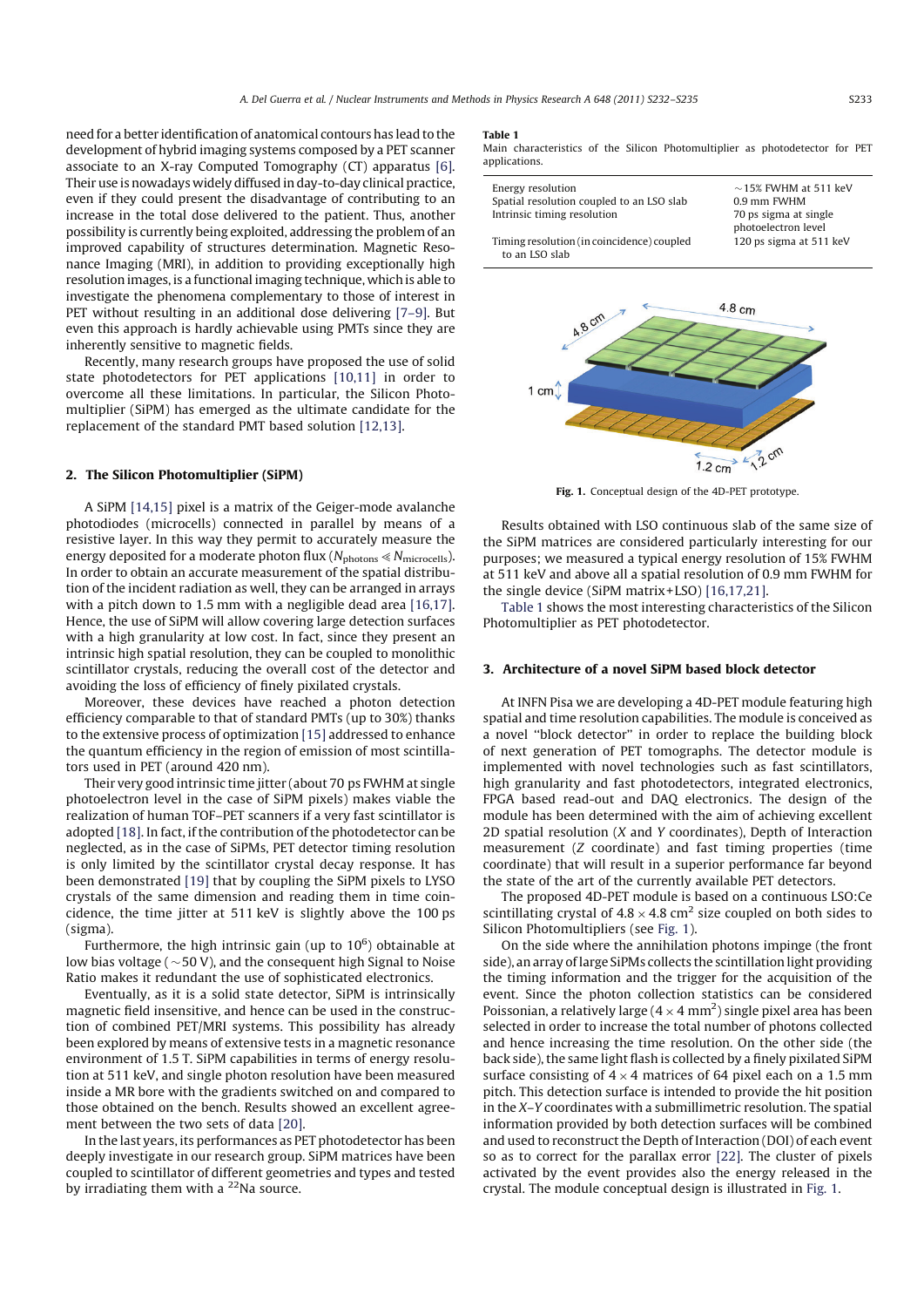

Fig. 2. Circuit schematic of one analog channel of the BASIC.



Fig. 3. The data acquisition system. The mother board with 4 DAO boards plugged is shown.

#### 4. A dedicated read-out system

A smaller module prototype is at the moment under construction at our laboratories, having a detection surface equal to one quarter of the final device described in the previous paragraph. In order to manage the many channels of the module (256 on the high granularity surface and 36 on the low granularity one) a dedicated acquisition system has been designed and produced. Also a dedicated front-end is required mainly because SiPM huge gain (up to  $10^6$ ) typically causes the saturation of front-end chips developed for other photodetectors.

The read-out system, which is currently being developed, is based on an ASIC chip that handles both the signals pre-amplification and the fast-or trigger generation and on a dedicated acquisition system controlled by a high performances FPGA, details of which are provided in the next paragraph.

### *4.1. The front-end ASIC*

The use of SiPM matrices makes it necessary to develop a read-out system capable to manage signals from many channels. This system should also exhibit excellent timing properties (time jitter below few hundreds of ps) and good spectroscopy capabilities not to degrade SiPM intrinsic performances. The data acquisition should sustain a 10 kHz/cm<sup>2</sup> rate, which is the maximum expected in a pre-clinical scenario for a small animal PET scanner. The front-end should be based on Application Specific Integrated Circuit (ASIC), so as to manage many channels and keep the system compact at the same time. Standard ASIC chips are not ideal for SiPM applications because they have beenmainly conceived for PMTs, and, when connected to a SiPM, they generally saturate because of its huge intrinsic gain. Hence, a dedicated front-end should be designed, since SiPM matrices are still novel detectors.

The signals coming from the  $8 \times 8$  pixels of one matrix will be independently acquired by 2 custom 32 channel front-end ASIC (the BASIC chip)[23], developed at Polytechnic of Bari in submicron CMOS technology.

Each front-end channel (see Fig. 2) consists of a current amplifier reading on a very low impedance input node (virtual ground) the current signal delivered by the detector. The current mirror at the input allows the splitting of the signal in two branches: one is used to send the output current to a current discriminator, which extracts the trigger signal associated to the timing of the event, while the other is sent to an integrator proving a variable gain from 0.33 to 1 V/pC, in order to obtain a voltage proportional to the charge delivered by the event. The maximum dynamic range obtainable at lower gain is about 70 pC, which is enough to read 511 keV photons signals avoiding saturation problems.

A current peak detector is used to hold the peak value of this current and to perform the conversion by means of an external ADC. The output of the 8/32 fast triggers are sent to an internal OR circuit in order to generate the trigger (referred as FAST-OR) for the read-out of the whole chip. The 8 channel version of the ASIC has already been produced and is currently being tested, while a 32 channel version will be shortly available and it will be implemented in the final acquisition system.

#### *4.2. The acquisition board*

A modular acquisition system has been developed at the University of Pisa in order to manage the many channels of two 4D-PET modules and to read them in time coincidence.